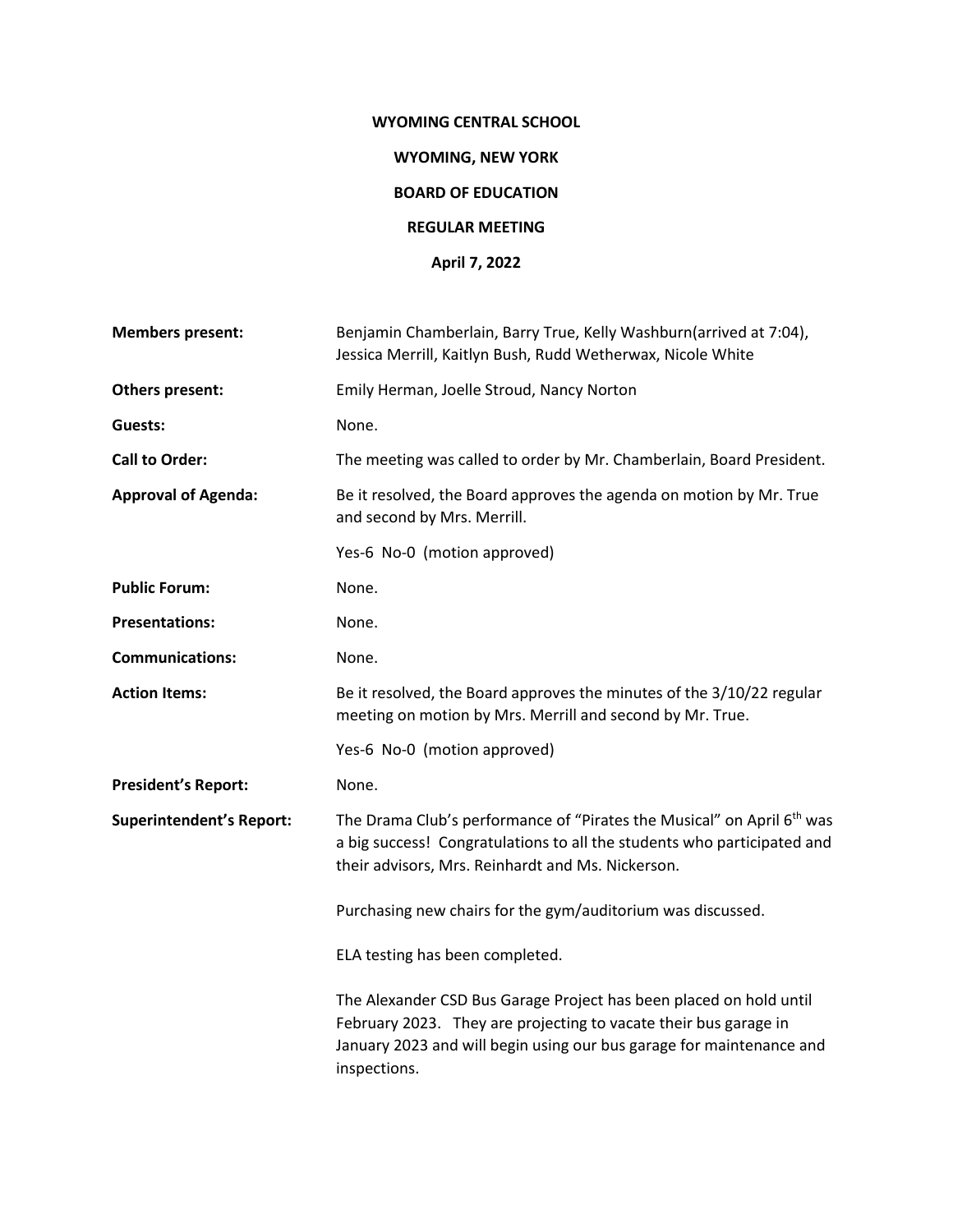|                                  | Kelly Washburn arrived at 7:04 p.m.                                                                                                                                                                                                                           |
|----------------------------------|---------------------------------------------------------------------------------------------------------------------------------------------------------------------------------------------------------------------------------------------------------------|
| <b>Finance:</b>                  | A draft of the proposed annual budget for 2022-2023 was presented by<br>Mrs. Stroud, Business Official. The proposed budget reflects a 1.99%<br>increase in the tax levy.                                                                                     |
| <b>Old Business:</b>             | Be it resolved, the Board approves to accept Lumsden & McCormick,<br>LLP's proposal for external auditing services for the fiscal years 2021-<br>2022 through 2025-2026, on motion by Mr. True and second by Mrs.<br>Merrill.<br>Yes-7 No-0 (motion approved) |
|                                  | Be it resolved, the Board approve the budget hearing on 5/5/22 at 7:00<br>pm in the school cafeteria, with regular meeting immediately following,<br>on motion by Mrs. Washburn and second by Mrs. Bush.<br>Yes-7 No-0 (motion approved)                      |
|                                  | Be it resolved, the Board approves to accept the gift of one (1) camera<br>from Wyoming PTO on motion by Mr. True and second by Mrs.<br>Washburn.<br>Yes-7 No-0 (motion approved)                                                                             |
|                                  | Be it resolved, the Board approves to allow the Superintendent and/or<br>Building Maintenance Supervisor to dispose of items valued at less than<br>\$25.00 on motion by Mrs. Washburn and second by Mr. True.<br>Yes-7 No-0 (motion approved)                |
| <b>New Business:</b>             | Be it resolved, the Board approves the Transportation Requests to non-<br>public schools for the 2022-2023 school year on motion by Mr. True and<br>Mrs. Bush.<br>Yes-7 No-0 (motion approved)                                                                |
|                                  | Be it resolved, the Board approves the emergency transportation<br>contract with C & F Transportation beginning April 19, 2022 through<br>May 19, 2022 on motion by Mrs. Merrill and second by Mrs. Washburn.<br>Yes-7 No-0 (motion approved)                 |
| <b>Executive Session:</b>        | Be it resolved, the Board adjourns into executive session for the<br>purpose of contractual at 7:22 p.m. on motion by Mr. True and second<br>by Mrs. Washburn.<br>Yes-7 No-0 (motion approved)                                                                |
| <b>Out of Executive Session:</b> | The Board reconvened regular session at 8:03 p.m.                                                                                                                                                                                                             |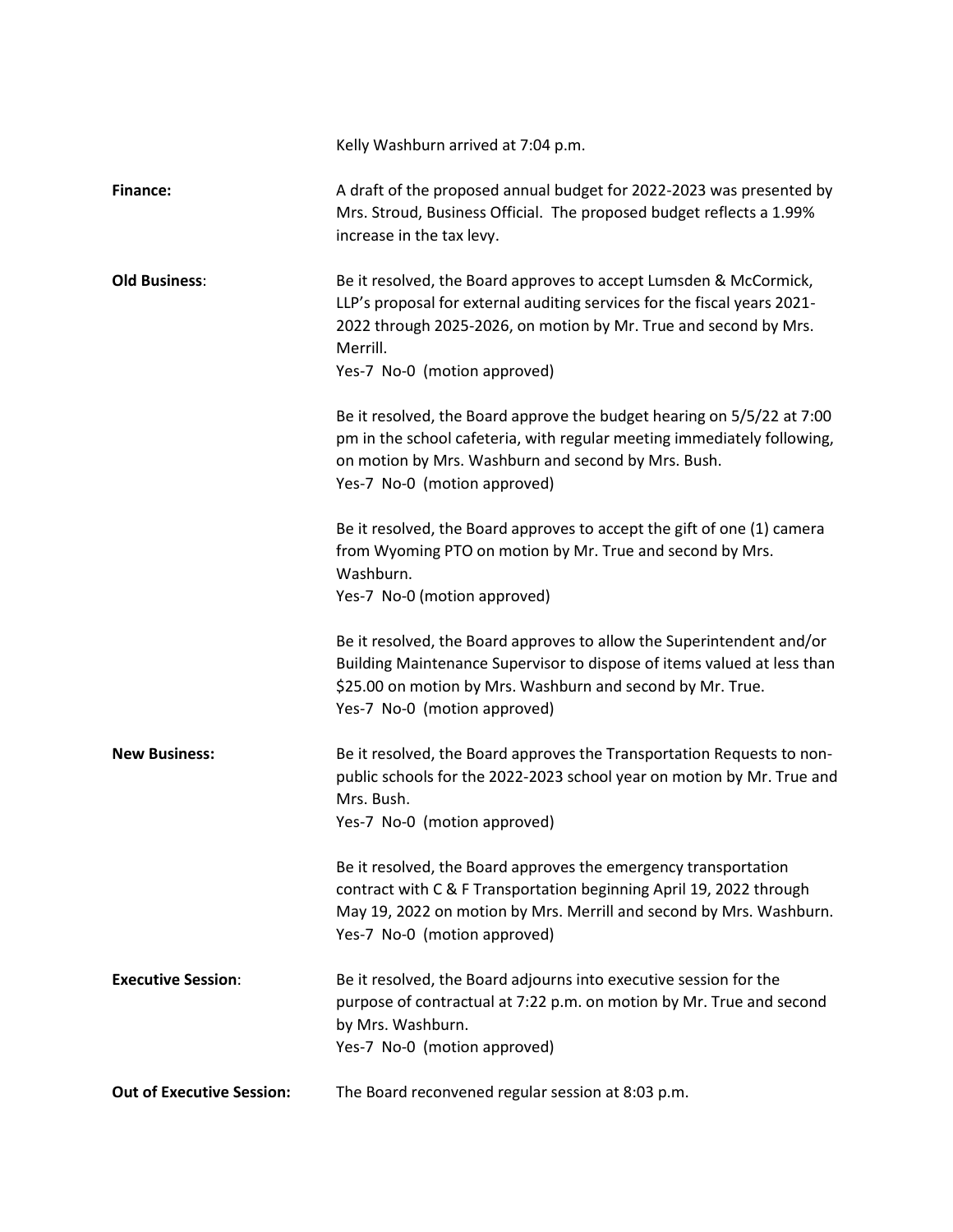| Personnel: | Be it resolved, the Board approves the following on motion by Mrs.                                                                                                                                   |
|------------|------------------------------------------------------------------------------------------------------------------------------------------------------------------------------------------------------|
|            | White and second by Mrs. Bush:                                                                                                                                                                       |
|            | -Summer adult cleaner rate of \$13.45/hour                                                                                                                                                           |
|            | -Summer student cleaner rate of \$13.20/hour                                                                                                                                                         |
|            | -Karianne Santullo as Summer Pre-K Teacher at the rate of \$42.50 per                                                                                                                                |
|            | hour and Holly Cox as Summer K Teacher, at the rate of \$42.50 per                                                                                                                                   |
|            | hours, once a week Wednesday program for 5 weeks starting after July                                                                                                                                 |
|            | 4 <sup>th</sup> for incoming Pre-K and K students, from 8:00 am to 12:00 pm.                                                                                                                         |
|            | Different theme each week, using our classrooms, doing activities by                                                                                                                                 |
|            | grade level and some activities multi-age together, and a half hour                                                                                                                                  |
|            | planning time each day worked, 22.5 hour total.                                                                                                                                                      |
|            | -Amy Camp and Meghan Barker as Summer Reading Teachers at the                                                                                                                                        |
|            | rate of \$42.50 per hour, 10 hours per week for 5 weeks.                                                                                                                                             |
|            | Yes-7 No-0 (motion approved)                                                                                                                                                                         |
|            | Be it resolved, the Board approves the addendum to the Superintendent                                                                                                                                |
|            | of Schools Contract for 2022-2023, on motion by Mr. True and second                                                                                                                                  |
|            | by Mrs. Washburn.                                                                                                                                                                                    |
|            | Yes-7 No-0 (motion approved)                                                                                                                                                                         |
|            | Be it resolved, the Board approves the permanent appointment of<br>Theresa Gonsiorek as a Teacher Aide effective 3/8/22 at the rate of<br>\$15.52 per hour, on motion by Mrs. Bush and second by Mr. |
|            | Wetherwax.                                                                                                                                                                                           |
|            | Yes-7 No-0 (motion approved)                                                                                                                                                                         |
|            | Be it resolved, the Board approves Danyle Raines as volunteer modified<br>track coach for 2021-2022 on motion by Mrs. Washburn and second by                                                         |
|            | Mrs. Merrill.                                                                                                                                                                                        |
|            | Yes-7 No-0 (motion approved)                                                                                                                                                                         |
|            |                                                                                                                                                                                                      |
|            | Be it resolved, the Board approves the letter of intent for the purpose of                                                                                                                           |
|            | retirement of Kimberly Alfes, Art Teacher, effective 7/01/22, with last                                                                                                                              |
|            | day of service 6/30/22, with regret, on motion by Mrs. Washburn and                                                                                                                                  |
|            | second by Mrs. Merrill.                                                                                                                                                                              |
|            | Yes-7 No-0 (motion approved)                                                                                                                                                                         |
|            | Be it resolved, the Board appoints Luann Holts, 101 Main St., Wyoming,                                                                                                                               |
|            | NY 14591, as a probationary full-time cleaner at the rate of \$13.20 per<br>hour effective 4/11/22, on motion by Mr. True and second by Mrs.<br>Bush.                                                |

Yes-7 No-0 (motion approved)